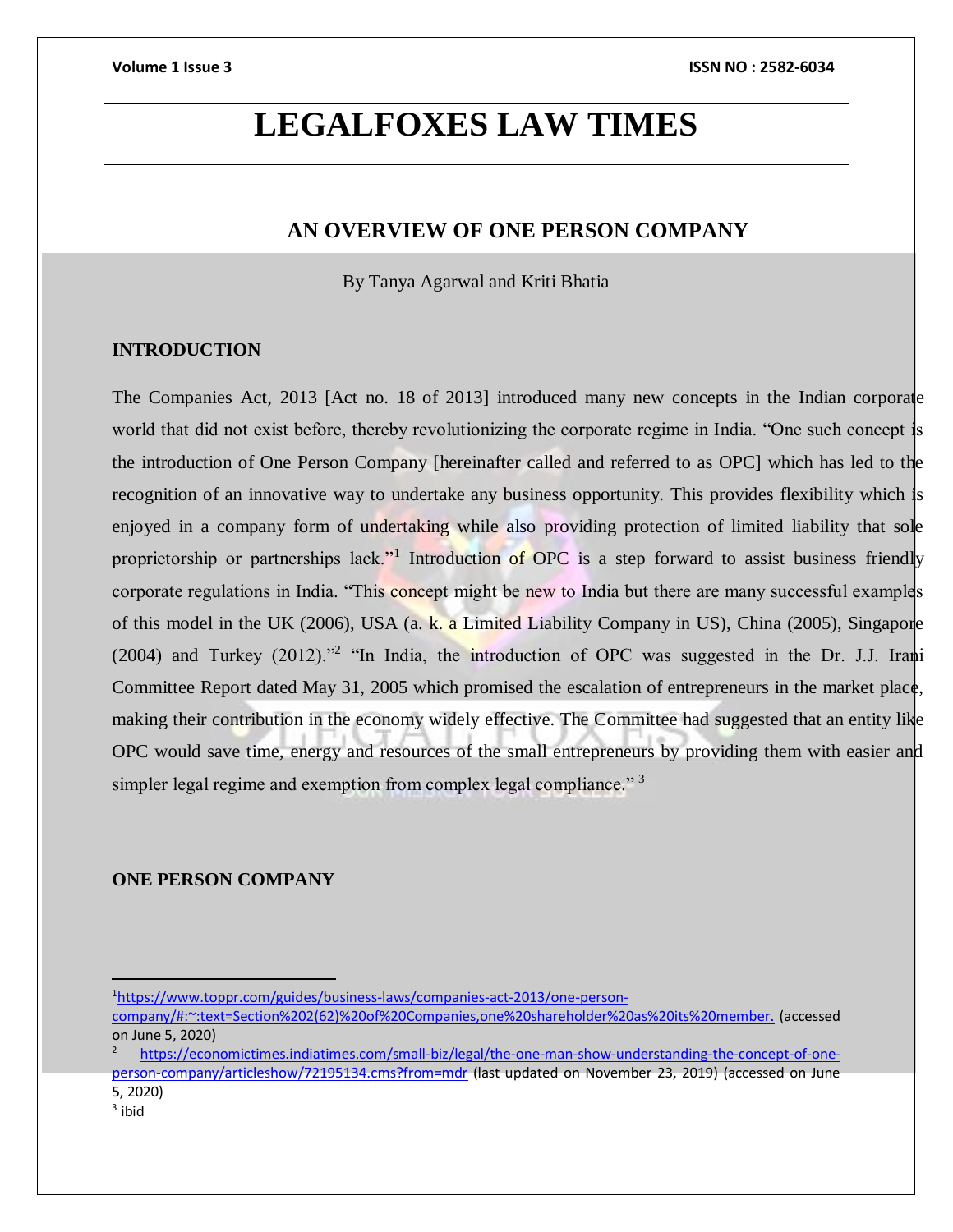Under the Companies Act, 1956 [Act No. 1 of 1956], in order to set up a private company, a minimum of two shareholders were required. So a person interested in venturing alone had the only option of a sole proprietorship, which is not recognized as a separate legal entity. An OPC is thus, considered "an amalgamation of the benefits of sole proprietorship and a company form of business. It does away with the hassle of finding the co-partner for starting a business as a registered entity."<sup>4</sup>

Section 2(62) of the Companies Act, 2013 [hereinafter called and referred to as the Act] has defined One Person Company in the following words:

" $2(62)$  —One Person Company: means a company which has only one person as a member"<sup>5</sup>

"An OPC shall have a minimum of one director; therefore an OPC is registered as a private company with one member and one director. Such an OPC may be either company limited by shares/guarantee or an unlimited liability company."<sup>6</sup>

### **FORMATION OF OPC**

Section 3 of the Act allows one person to form a company for any lawful purpose. It classifies OPC as a private company with only one member.

"A single person can form an OPC by subscribing his name to the Memorandum of Association and fulfilling other requirements prescribed in the Companies Act, 2013."<sup>7</sup> The relevant portion of Section 3 is as under:

**"**3. Formation of company— (1) A company may be formed for any lawful purpose by—

(c) one person, where the company to be formed is to be One Person Company that is to say, a private company,

<sup>5</sup> Section 2(62) Companies Act, 2013,<https://www.mca.gov.in/Ministry/pdf/CompaniesAct2013.pdf> (accessed on June 24, 2020)

 $\overline{a}$ 

<sup>4</sup> <http://www.legalservicesindia.com/article/2332/One-Person-Company.html> (accessed on June 5, 2020)

<sup>6</sup> <https://www.legalindia.com/tag/research-article-on-one-person-company/> (accessed on June 7, 2020)

<sup>7</sup> Supra 1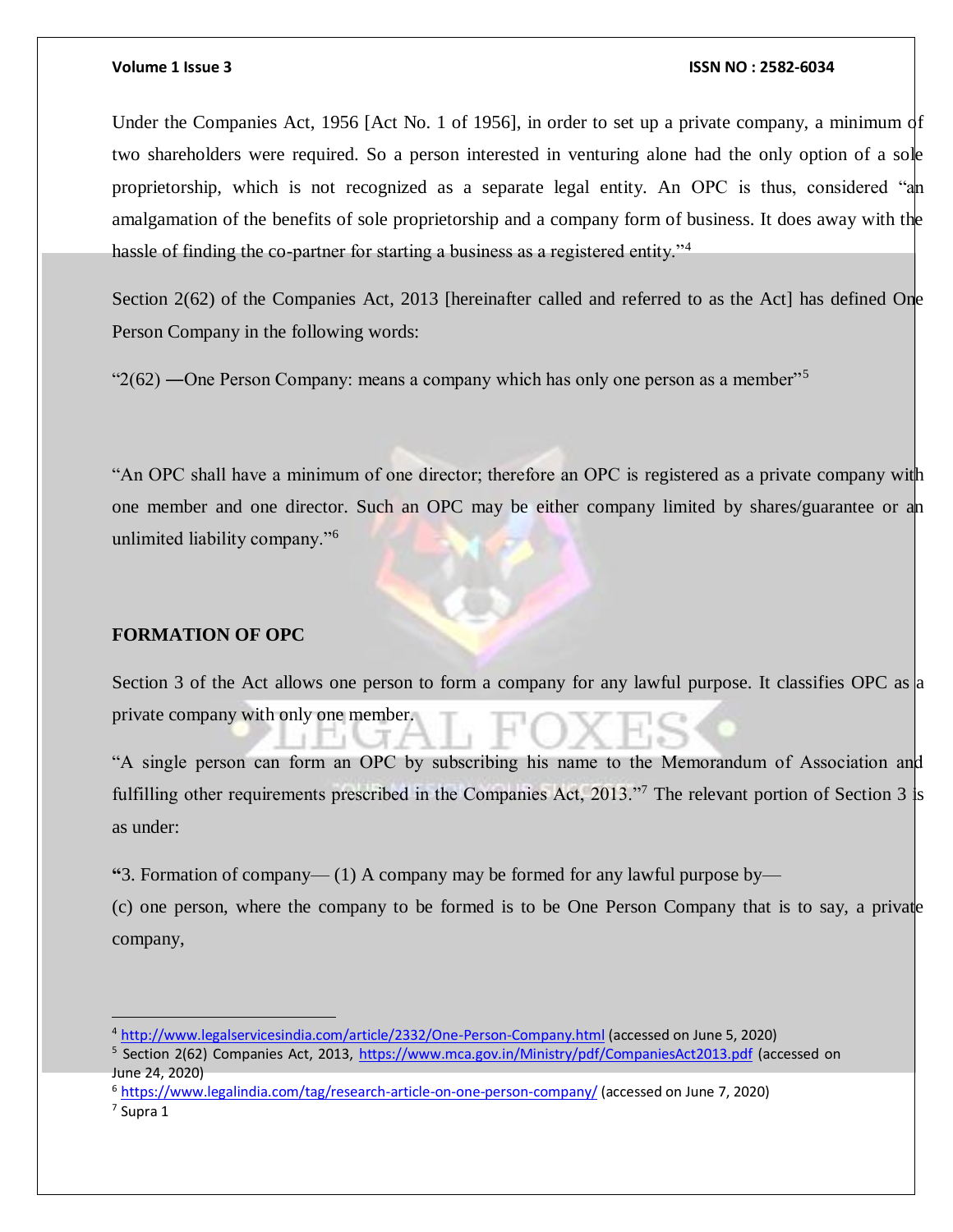by subscribing their names or his name to a memorandum and complying with the requirements of this Act in respect of registration:

Provided that the memorandum of One Person Company shall indicate the name of the other person, with his prior written consent in the prescribed form, who shall, in the event of the subscriber's death or his incapacity to contract become the member of the company and the written consent of such person shall also be filed with the Registrar at the time of incorporation of the One Person Company along with its memorandum and articles.

Provided further that such other person may withdraw his consent in such manner as may be prescribed:"<sup>8</sup> "The Section also states that the memorandum shall indicate the name of such other person, with his prior consent, who will in the event of the subscriber's death or incapacity to contract become the member of the company and such consent along with the memorandum and articles of the OPC be registered with the Registrar of Companies."<sup>9</sup> "Such nominee can withdraw his name at any point of time by submission of requisite applications to the Registrar."<sup>10</sup>

# **MEMBERSHIP TO OPC**

"Only a natural person who is an Indian citizen and resident in India shall be eligible to incorporate an OPC or be a nominee for the sole member of an OPC. Further, such a natural person cannot be a member or nominee of more than one OPC at any point of time. As prohibited by law, no minor shall become a member or nominee of the OPC or can hold shares with beneficial interest."<sup>11</sup>

# **"OUR MISSION YOUR SUCCESS"**

# **FEATURES OF OPC**

The following are the important features of the One Person Company:

- "OPC is a type of company based on the number of members
- It has only one person as a member/shareholder
- It is a Private Company

 $\overline{a}$ 

<sup>&</sup>lt;sup>8</sup> Section 3(1) Companies Act, 2013,<https://www.mca.gov.in/Ministry/pdf/CompaniesAct2013.pdf> (accessed on June 24, 2020)

<sup>9</sup> Neha Yati, Krusch PA, "*One Person Company in India",* Vol 2 Issue 4 (IJLLJS), p.11

<sup>10</sup> Section 3(1) Companies Act, 2013, [http://companiesact2013advisory.blogspot.com/2014/05/formation-of](http://companiesact2013advisory.blogspot.com/2014/05/formation-of-company.html)[company.html](http://companiesact2013advisory.blogspot.com/2014/05/formation-of-company.html) (accessed on June 24, 2020)

 $11$  Supra 9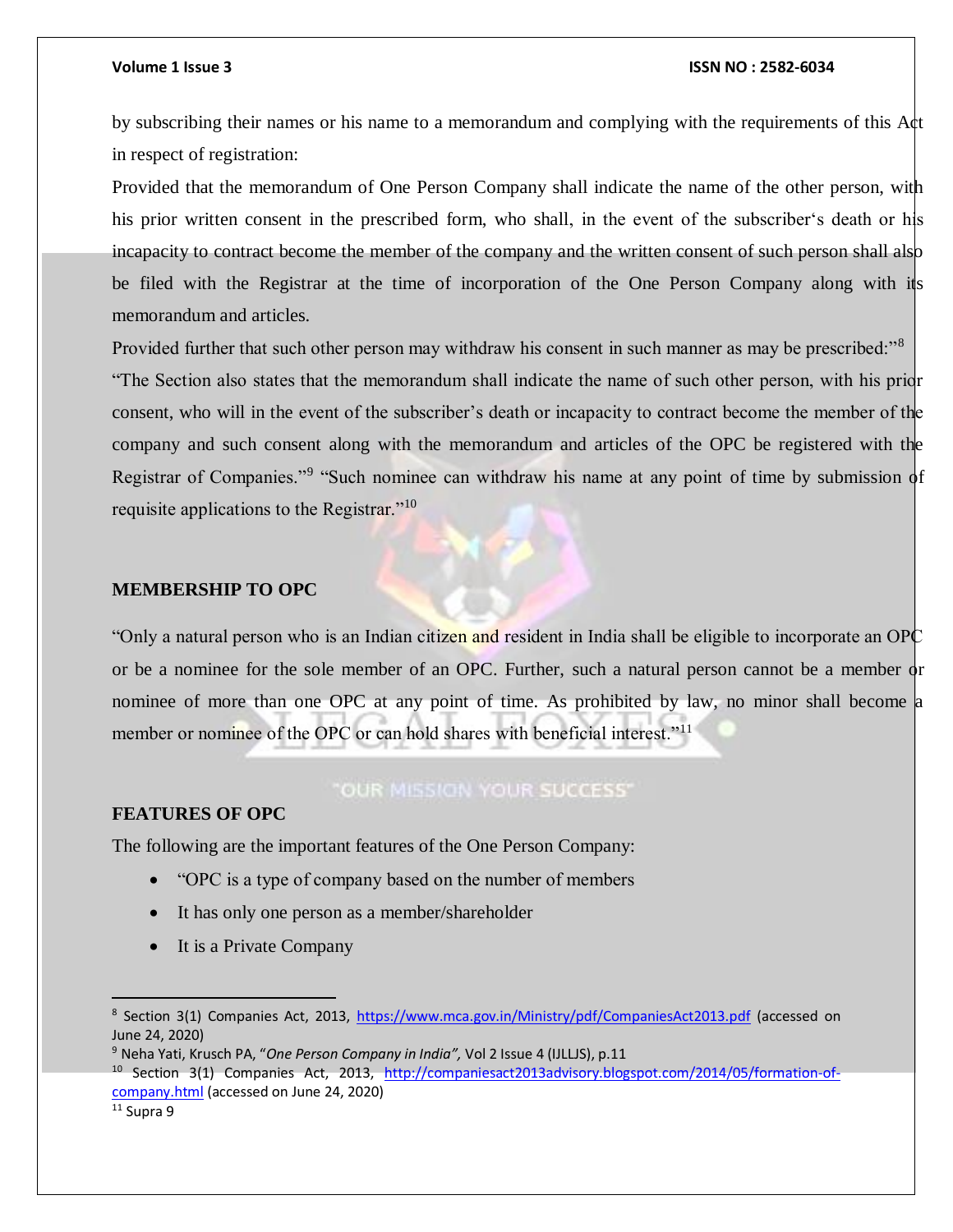- Minimum paid up share capital of OPC is one lakh rupees
- OPC may be either a company limited by shares/guarantee or an unlimited company
- "The words 'One Person Company' should be mentioned in brackets below the name of the OPC"12
- OPC shall indicate the name of the nominee/other person in the memorandum, with his prior consent
- The written consent shall be filed with the Registrar at the time of incorporation of the OPC along with the memorandum an articles of the One Person Company
- In case of death of member/shareholder or his incapacity to contract, then the nominee/ other person becomes the member of the company"<sup>13</sup>

"As stated in One Person Company (Rule 3 of Companies (Incorporation) Rules, 2014 it is imperative that the member and the nominee should be natural persons, Indian citizens and resident of India. The term 'resident of India' means a person who has stayed in India for a period of not less than 182 days during the immediately preceding one calendar year."<sup>14</sup>

# **ADVANTAGES OF ONE PERSON COMPANY**

- **"Limited Liability of the member:** The most significant advantage of setting up an OPC is certainly the limited liability of the members. This implies that in case of an unfortunate event or a crisis which cannot be mitigated by the entrepreneur, the personal assets of the owner would not be held liable. The liability of the member extends to only the unpaid subscription money."<sup>15</sup>
- **"Legal Status:** OPC is a private limited structure which enjoys a separate corporate status in society. The entity possesses of assets and liabilities which are different from that of the member. Another aspect is that since the existence of the entity does not depend on the life of the members, it is said to have perpetual succession.
- **Easy to manage:** An OPC is considered to be very easy to manage as it has been exempted from the requirement to hold annual or extra-ordinary general meetings, it may conduct only

 $\overline{a}$ 

<sup>&</sup>lt;sup>12</sup> Section 12(3) Companies Act, 2013,<https://www.mca.gov.in/Ministry/pdf/CompaniesAct2013.pdf> (accessed on June 24, 2020)

<sup>13</sup> Mary T.L, "*Relevance of One Person Company",* Vol.2 Issue 1 IJTSRD, p. 1317 (2017)

<sup>14</sup> <https://www.icsi.edu/media/webmodules/ONE%20PERSON%20COMPANY.pdf> (accessed on June 7 2020)

 $15$  Supra 13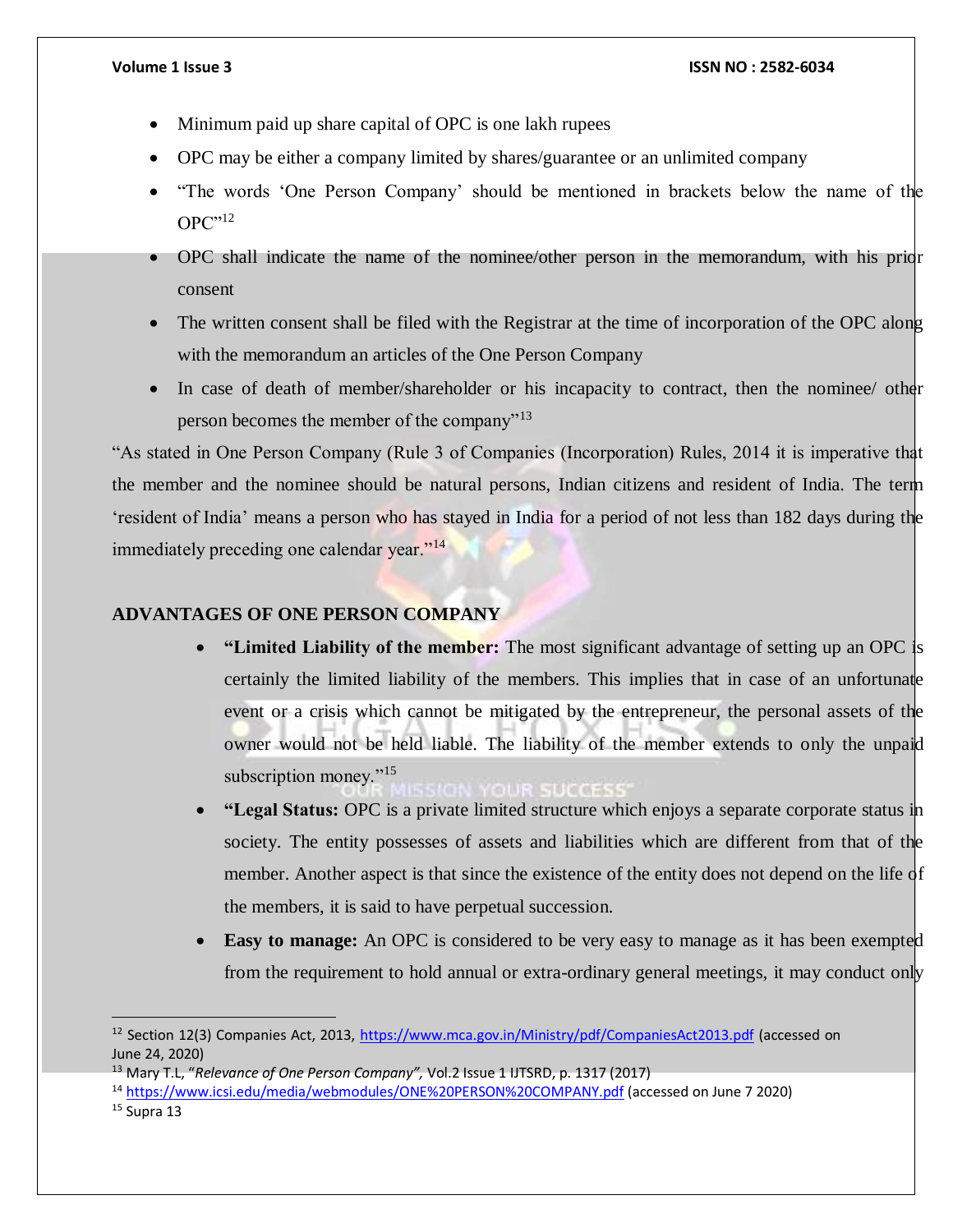one meeting of the Board of Directors in each half of the calendar year and the gap between the meetings can extend to up to 90 days. The provisions of Section 174 of the Act in relation to quorum for meetings of Board do not apply to OPC in which there is only one director on its Board of Directors.

- **Minimum requirements:** Minimum requirements have been imposed upon OPC to make it very easy to set up and run. An OPC requires a minimum of one shareholder, a minimum of one director and the director and the shareholder can be the same person. It requires only one nominee and can be set up with the minimum share capital of one lakh rupees.
- **Complete control of the owner:** Since the OPC comprises of only one member who has complete control of the business, it leads to fast decision making and execution. Yet the member may appoint as many as 15 directors in the OPC for administrative functions, without giving any share to them.
- **"Organized sector:** OPC will help bring the unorganized sector of sole proprietorship into the organized version of a private limited company. It can encourage several small and medium enterprises to enter the corporate domain as the OPC offers limited liability of the member."<sup>16</sup>

# **ONE PERSON COMPANY V. SOLE PROPRIETORSHIP**

Though the number of members required to form both a sole proprietorship and an OPC is one member but these entities are completely different structurally. Whereas sole proprietorship is the oldest form of business in India, an OPC is still in its nascent stage being introduced in Companies Act, 2013. "The Companies Act does not recognize sole proprietorship as a separate legal entity and thereby holds the proprietor personally liable for non-fulfillment of the business' liabilities, while the Act attributes a separate entity to an OPC which becomes the biggest advantage of this business model."<sup>17</sup> "As the assets and liabilities of the OPC are separate from its owner, the promoter is not personally liable to repay the debts of the company."<sup>18</sup> "The existence of a sole proprietorship as an entity depends on the life of its members and death or any other contingency can lead to its dissolution. On the other hand, the existence of the OPC does not depend upon its members and hence enjoys perpetual succession. The death of a member does not affect

<sup>&</sup>lt;sup>16</sup> <https://www.caclubindia.com/articles/advantages-disadvantages-of-opc-24192.asp> (accessed on June 13, 2020)

<sup>17</sup> <https://registrationseva.com/services/one-person-company-registration/> (accessed on June 24, 2020)

<sup>&</sup>lt;sup>18</sup> Supra 1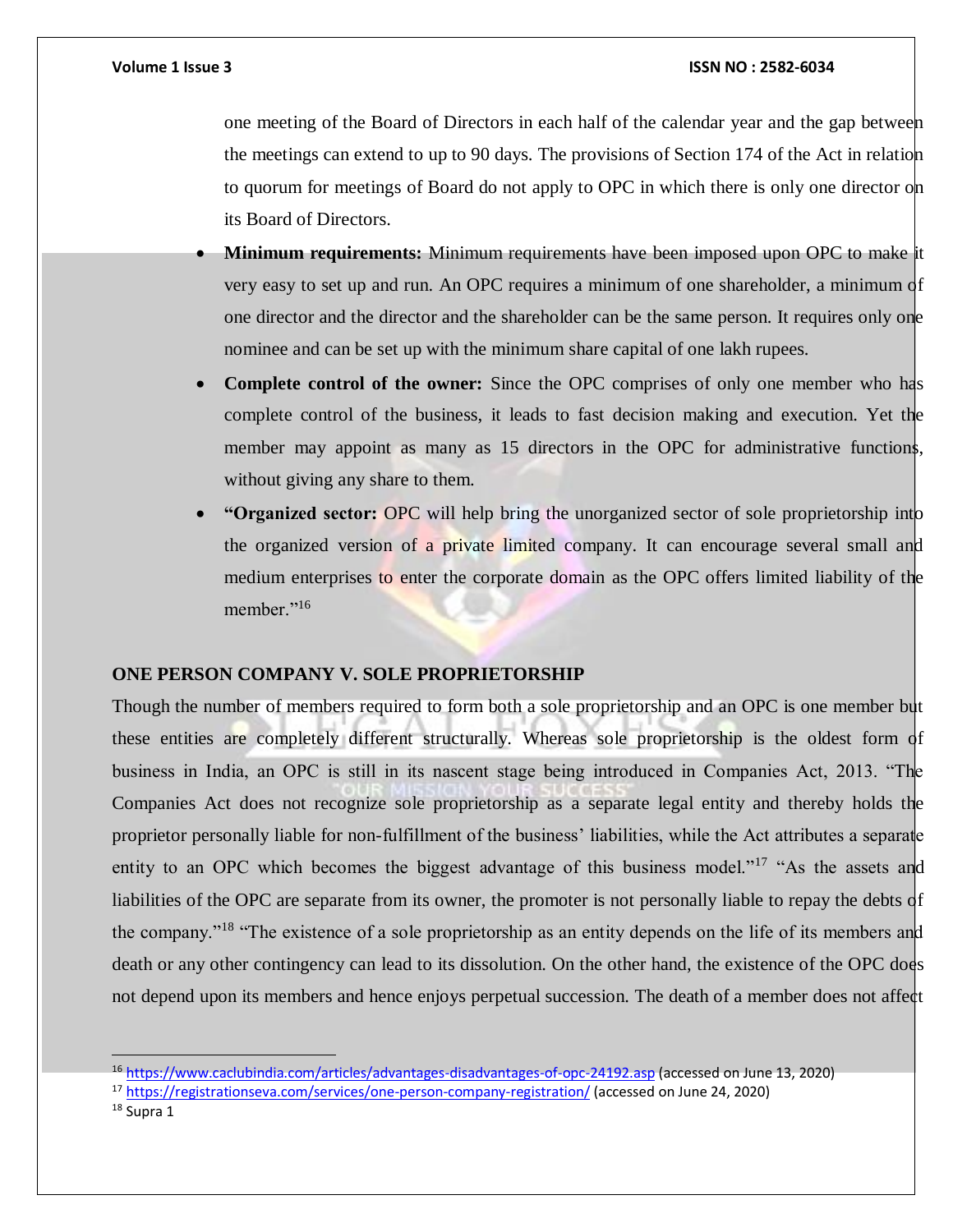the legal status of the Company."<sup>19</sup> "As far as quick decision making and implementation of suggestions is concerned, it enjoys the liberty as enjoyed in a sole proprietorship as the business head is the sole decision maker and he is not dependent on others for any consensus or majority opinion."<sup>20</sup>

# **IMPACT OF OPC ON INDIAN ENTREPRENEURSHIP**

The concept of OPC is still in its beginning phase in India, though due to its simplicity its popularity has increased among small and medium enterprises. "With due course in time, it can be expected that OPC develops as a preferred model of business organization due to the benefits emanating from it, such as:

- Minimal paper work and compliances
- Ability to form a separate legal entity with just one member
- Provision for conversion to other types of legal entities by induction of more members and amendment of Memorandum of Association."<sup>21</sup>

"In case the paid up capital of an OPC exceeds fifty lakh rupees or its average annual turnover of immediately preceding three consecutive financial years exceeds two crore rupees, then the OPC has to mandatorily convert itself into private or public company."<sup>22</sup>

"The OPC can be a torch-bearer for small traders and entrepreneurs with low risk taking capacity, artisans and other service providers to showcase their capabilities in the global arena."<sup>23</sup>

# **PROHIBITIONS FACED BY OPC**

- "An OPC is prohibited from carrying out any Non-Banking Financial Investments activities, converting a wholly owned subsidiary into an OPC and also issuing any kind of Employee Stock Scheme."<sup>24</sup>
- The Companies Act, 2013 also prohibits a person to have more than one OPC or become a nominee in more than one OPC.

 $\overline{a}$ <sup>19</sup> Supra13

 $20$  ibid

 $21$  Supra 9

<sup>&</sup>lt;sup>22</sup> <http://www.mca.gov.in/MinistryV2/onepersoncompany.html> (accessed on June 12, 2020)

<sup>&</sup>lt;sup>23</sup> Supra 9

[https://taxguru.in/company-law/conversion-opc-private-public-limited](https://taxguru.in/company-law/conversion-opc-private-public-limited-company.html#:~:text=OPC%20cannot%20be%20incorporated%20or,securities%20of%20any%20body%20corporates.)[company.html#:~:text=OPC%20cannot%20be%20incorporated%20or,securities%20of%20any%20body%20corpora](https://taxguru.in/company-law/conversion-opc-private-public-limited-company.html#:~:text=OPC%20cannot%20be%20incorporated%20or,securities%20of%20any%20body%20corporates.) [tes.](https://taxguru.in/company-law/conversion-opc-private-public-limited-company.html#:~:text=OPC%20cannot%20be%20incorporated%20or,securities%20of%20any%20body%20corporates.) (accessed on June 24, 2020)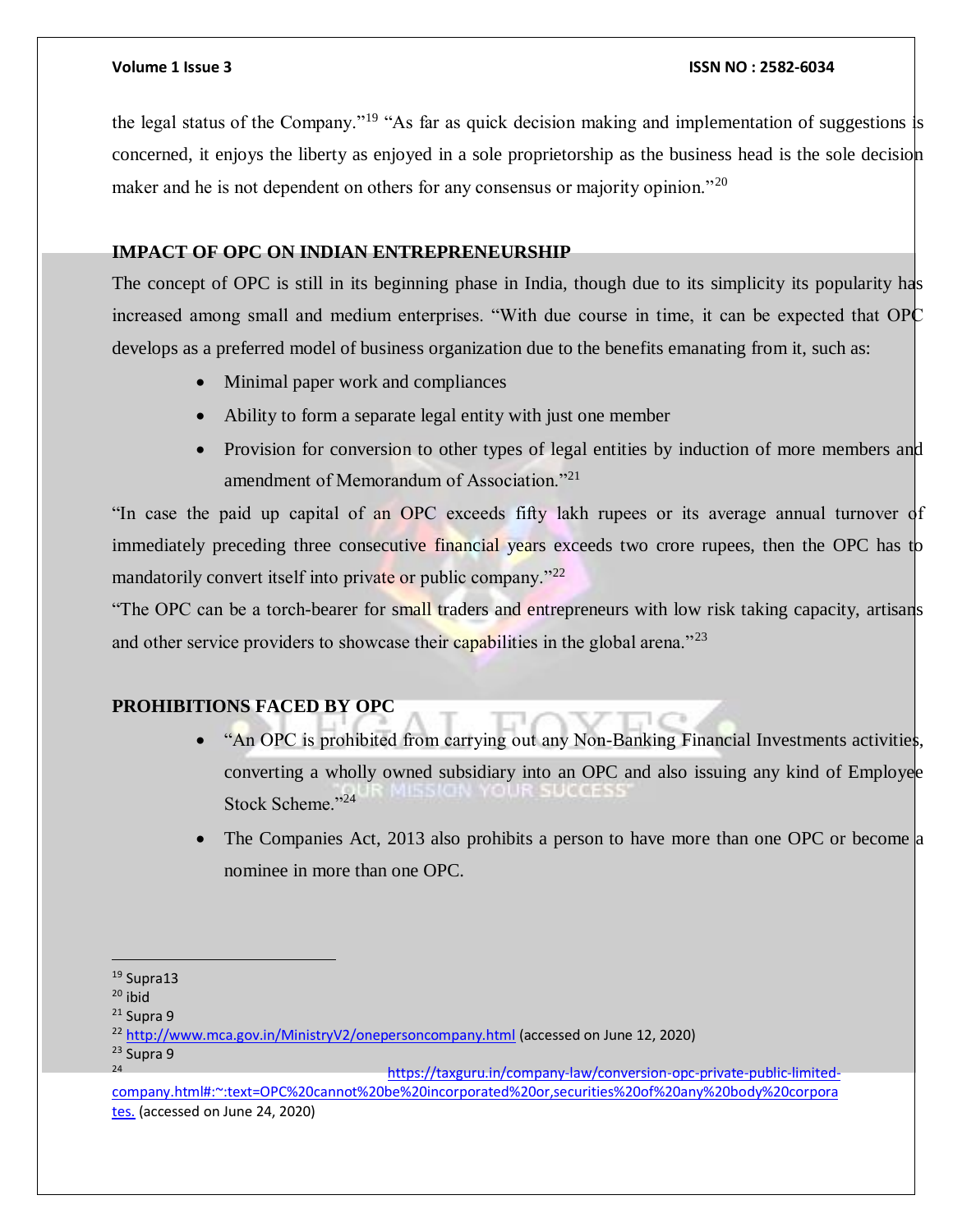- $\bullet$  "From the tax perspective, The Income Tax Act, 1961 does not recognize the concept of OPC and has placed it in the same slab as a private company under the bracket of 30% (plus surcharges) on total income." $^{25}$
- "An OPC cannot convert into Section 8 Companies, which are those companies registered as Non-Profit Company under Section 8 of the Companies Act,  $2013^{326}$
- "As per Section 193(2) of the Act, an OPC shall inform the Registrar of Companies about every contract entered into by the company and recorded in the minutes of meeting of its Board of Directors within 15 days from the date of approval of the Board."<sup>27</sup>
- "An OPC must be converted to a private limited company if the turnover exceeds Rs.2 crore or paid up share capital of the OPC is increased beyond Rs.50 Lakhs."<sup>28</sup>

# **CONCLUSION**

"The introduction of OPC in the legal system is a move that has encouraged corporatization of micro businesses and entrepreneurship with a simpler legal regime that not only enables an individual to contribute to economic growth but also generates employment opportunities."<sup>29</sup> The attraction towards reduced compliance burden and limited liability of the members has helped OPC to become a sought out venture. "OPC form of business structure has helped small entrepreneurs carry on business with status a separate legal entity, to explore ideas and ventures with minimum compliances and maximum benefit of exemptions. OPC have also helped effectively regularize the unorganized sector of sole proprietorship."<sup>30</sup>

OPC is similar to One Man Army. The compliance burden is very less and the liability of the members is very limited which is an extra advantage. OPC is expected to benefit people who are into self employment and many small scale sectors. It is a remarkable feature of the Companies Act, 2013 but there still persist a lot of limitations like, a person shall not be eligible to incorporate more than one OPC or become a nomine in more than one such company. Secondly an OPC cannot carry out Non-Banking Financial Investment activities including investment in securities of any body corporate. Also there has been criticism in certain quarters against the formation of such a company as it may give room for evasion of public funds and tax

 $25$  Supra 16

 $26$  Supra 24

<sup>&</sup>lt;sup>27</sup> Section 193(2) Companies Act, 2013[, https://www.mca.gov.in/Ministry/pdf/CompaniesAct2013.pdf](https://www.mca.gov.in/Ministry/pdf/CompaniesAct2013.pdf) (accessed on June 24, 2020)

<sup>28</sup> Supra 24

<sup>29</sup> Mary T.L, "*Relevance of One Person Company",* Vol.2 Issue 1 IJTSRD, p. 1317 (2017)

<sup>&</sup>lt;sup>30</sup> <http://unicomply.com/site/one-person-company> (accessed on June 24, 2020)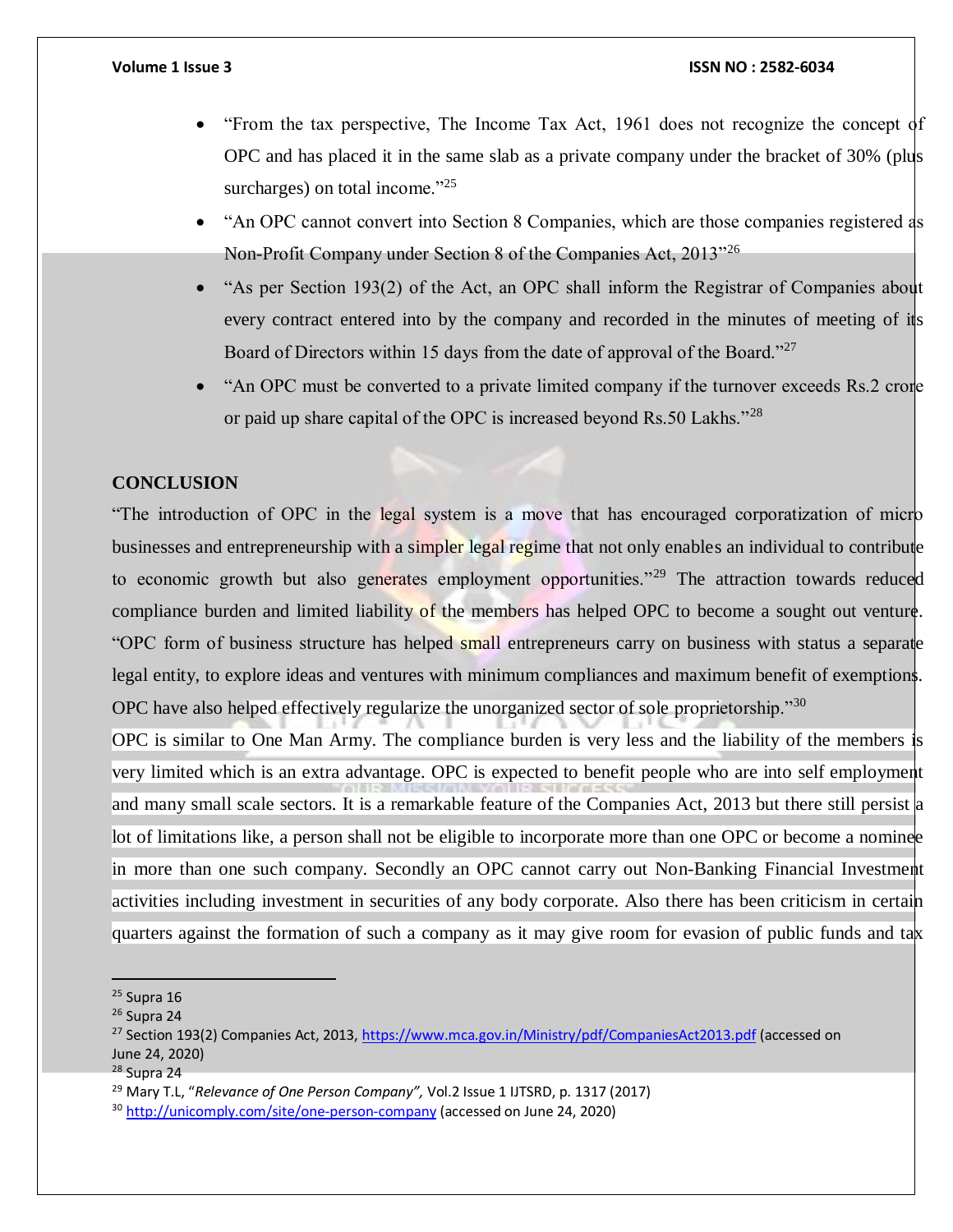liability by an individual. "It is suggested that in order to promote the growth of One Person Companies in India, the procedural formalities and the tax burden on them be reduced."<sup>31</sup> "There is a need to revisit and revise the existing policies and implementation of innovative policies by providing monetary and nonmonetary benefits to the investors. These measures can be helpful to reduce the obstacles in the development of the corporate growth in India."32

# **BIBLIOGRAPHY**

# **LEGISLATIONS**

- Companies Act, 2013 [ Act No. 18 of 2013]
- Companies Act, 1956 [ Act No. 1 of 1956]

## **REPORTS**

• Dr. J.J. Irani Committee Report dated May 31, 2005 on Company Law, Expert Committee on Company Law, Minister of Company Affairs, New Delhi

# **JOURNAL ARTICLES**

- Neha Yati, Krusch PA, "*One Person Company in India*", Vol 2 Issue 4 (IJLLJS)
- Mary T.L, "*Relevance of One Person Company*", Vol.2 Issue 1 IJTSRD (2017)
- Govindan Dr. P, "A Study on Growth and Impact of One Person Companies (OPCs) in India- A Innovative Business Vehicle for Small and Medium Scale Entrepreneurs", Vol.-VII Issue-II (Pratidhwani the Echo) (Oct 2018)

### **WEBSITES**

- [www.toppr.com](http://www.toppr.com/)
- economictimes.indiatimes.com
- [www.legalservicesindia.com](http://www.legalservicesindia.com/)
- [www.legalindia.com](http://www.legalindia.com/)

<sup>&</sup>lt;sup>31</sup> Govindan Dr. P, "A Study on Growth and Impact of One Person Companies (OPCs) in India-A Innovative Business Vehicle for Small and Medium Scale Entrepreneurs", Vol.-VII Issue-II (Pratidhwani the Echo) (Oct 2018) p. 165  $32$  ibid